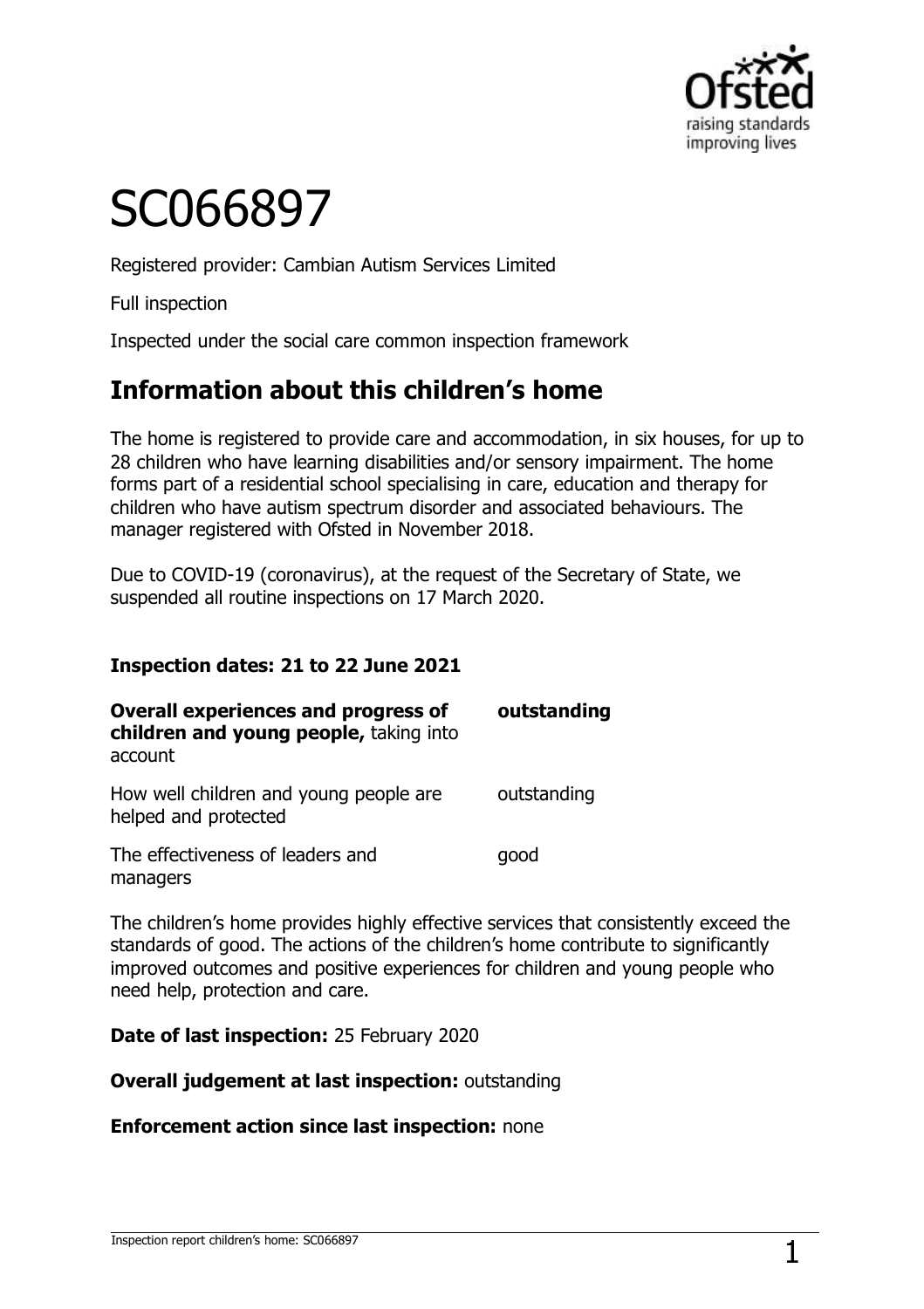

## **Recent inspection history**

| <b>Inspection date</b> | <b>Inspection type</b> | <b>Inspection judgement</b> |
|------------------------|------------------------|-----------------------------|
| 25/02/2020             | Full                   | Outstanding                 |
| 22/01/2019             | Full                   | Outstanding                 |
| 21/06/2017             | Full                   | Outstanding                 |
| 03/01/2017             | Interim                | Sustained effectiveness     |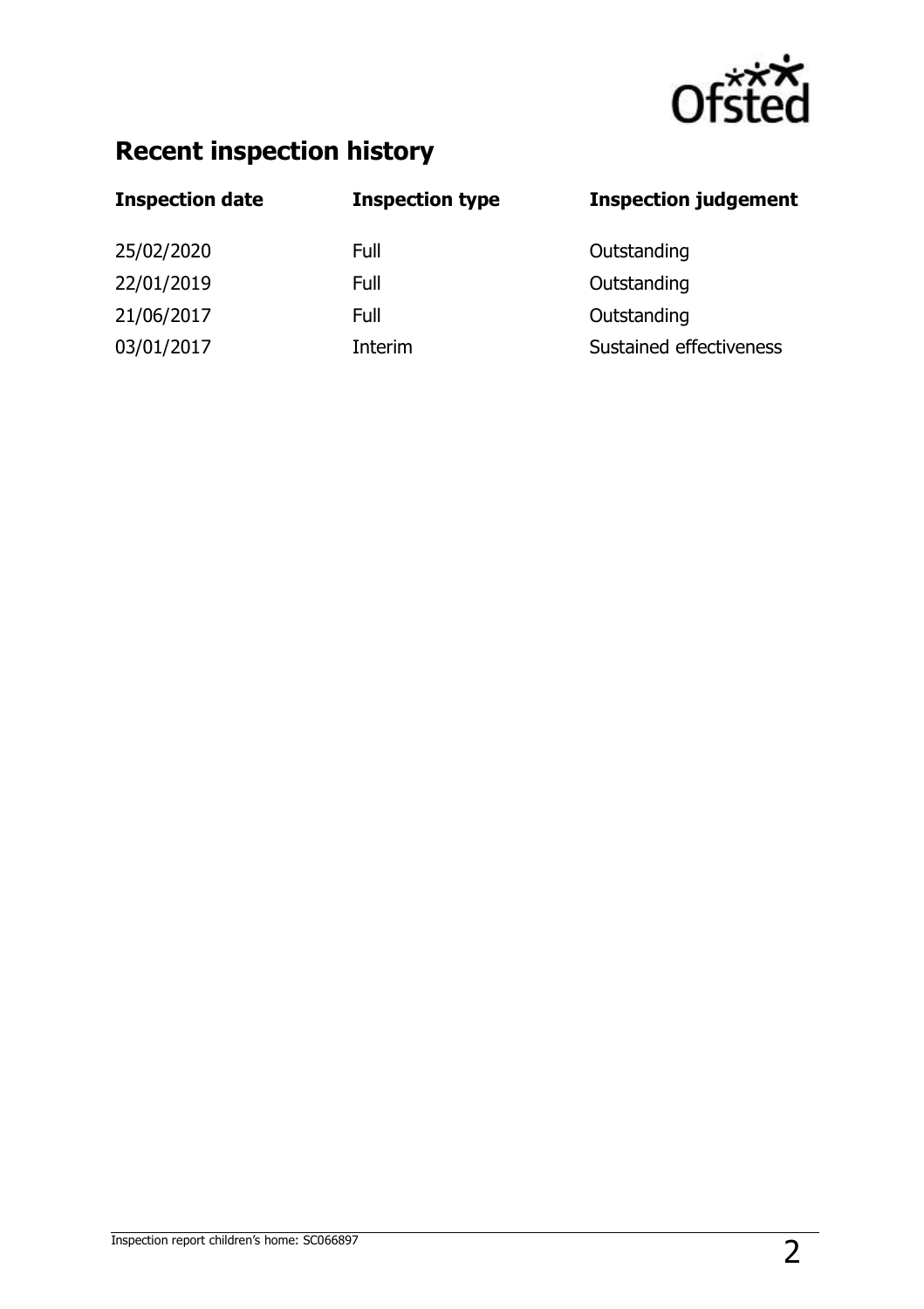

## **Inspection judgements**

#### **Overall experiences and progress of children and young people: outstanding**

Children continue to make excellent progress and, for some children, this has been life changing. Among a vast range of achievements, children are now able to communicate with parents and staff, access the community safely and with confidence, and undertake personal care tasks for themselves. Children are developing important life skills for their futures and are increasing in confidence and ability because of being at the home.

Children's views are actively sought and children are fully encouraged, and enabled, to have their say. Staff ensure that all children, irrespective of their communication needs, have a loud voice in the home. Complaints from children are rare and complaints from others likewise. Staff are alert to any subtle changes in the group dynamics and are very quick to respond should tensions between children arise.

The past few months, with the various lockdowns and restrictions on social contact, have not adversely affected the children. This is because staff have been creative in providing activities and maintaining a clear sense of expectation and routine in the home. This has meant that, for many children, life has remained largely unchanged, and their routines have continued to provide them with comfort, reassurance and stability.

All children continue to make excellent progress in their education. Despite periods of home-based schooling, and the consequent changes to routine, children have coped well. This can be attributed to the tenacious support from staff and great efforts taken to settle children into new education routines. Innovative approaches to learning have continued with the introduction of some new play-based therapy sessions, which support children in exploring their feelings. Children have also experienced new music-based activities, which have been thoroughly enjoyed.

Children enjoy a wide range of home-based activities and, when restrictions have allowed, access to the local and wider community. A social worker commented, 'Staff go out of their way to make things fun and interesting.' Children enjoy their activities with genuinely enthused, creative and passionate staff. Progress reports for children, many of which are captured in video and photographic form, show children thoroughly enjoying every aspect of their lives and making remarkable progress.

Children's individual needs are fully considered and provided for. Key religious events are celebrated, and children are, irrespective of their disability, supported to join in, have fun and learn about the world around them. The communicative needs of children are fully considered and, where necessary, specialist equipment is provided to support children with understanding and following their faith.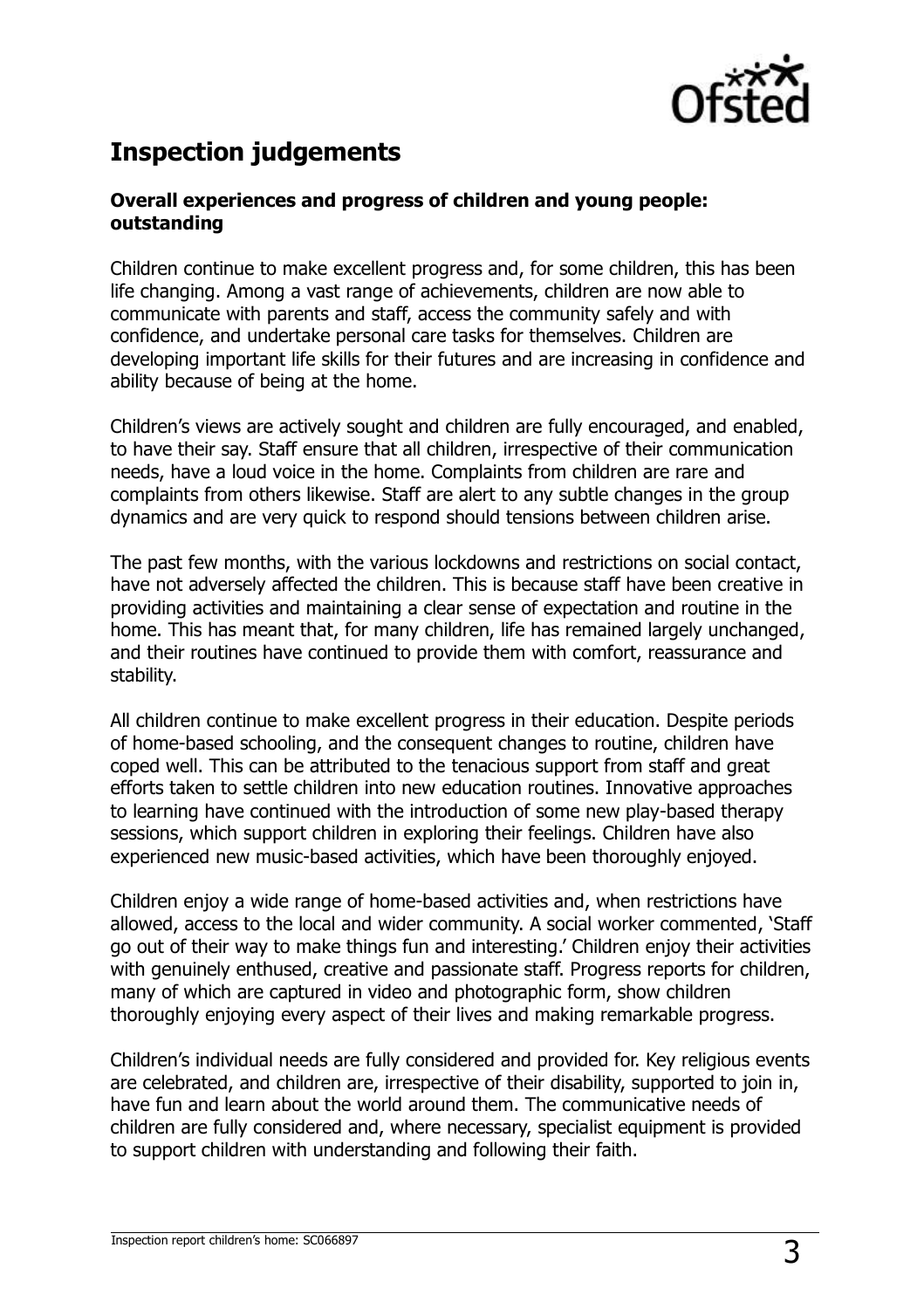

Children enjoy choosing their own activities with a new portal system. This has enabled children to exercise choice and further develop their confidence in making their own decisions. When older children are ready, they are supported to develop their readiness for adulthood in a safe and supportive way, for example, with helping to plan meals and completing some other household tasks. A social worker commented that a child is 'making leaps and bounds' in terms of developing independence and 'absolutely loves doing life skills work'.

Children's health is actively promoted, and medication arrangements are now exceptionally thorough. A new electronic system is in place, with manual backup systems if required, which is overseen by a dedicated and experienced individual. This means that any errors are quickly identified and rigorously investigated.

#### **How well children and young people are helped and protected: outstanding**

Children's safety is fully promoted, and there are rigorous and well-developed systems to protect children from harm. An extremely tenacious vice principal, well supported by the school's senior leadership team, ensures that safeguarding practice is exceptional.

The challenges of COVID-19 have been very well managed. All staff, across the whole site, are tested regularly in a dedicated on-site testing suite. Managers have ensured that there are clear procedures in place to manage situations when staff test positive, and these ensure that there is no impact on children. Similarly, children are supported with completing their own COVID-19 tests in specially adapted areas of the testing suite. This rigorous testing procedure, which is mandatory for all persons working in the home, ensures that children's health is fully protected from the effects of the virus.

Children's behaviour, where this becomes challenging to other children or staff, is very well managed. There have been significant decreases in the frequency and severity of incidents. This can be attributed to the research-based, nurturing approach now being used in the home. Individualised risk assessments and a dedicated staff team that knows each child very well ensure that risks are well managed. A parent commented that 'progress in behaviour has been amazing. Previous behaviours have dissipated.' Staff are sensitive, caring and highly effective in supporting children who may be distressed or needing help to access their routine or activity.

Children do not go missing from the home. There are clear protocols, understood by all staff and visitors, about the actions needed should this ever change. Children are supported because of high staffing ratios, which have, despite the challenges of COVID-19, been fully maintained. The staff team is largely unchanged, consistent and long serving. This gives a genuine sense of permanence and familiarity to children, which, in turn, supports children with feeling safe and secure. A parent said, 'I cannot praise them enough. They have been outstanding during the last year over lockdown.'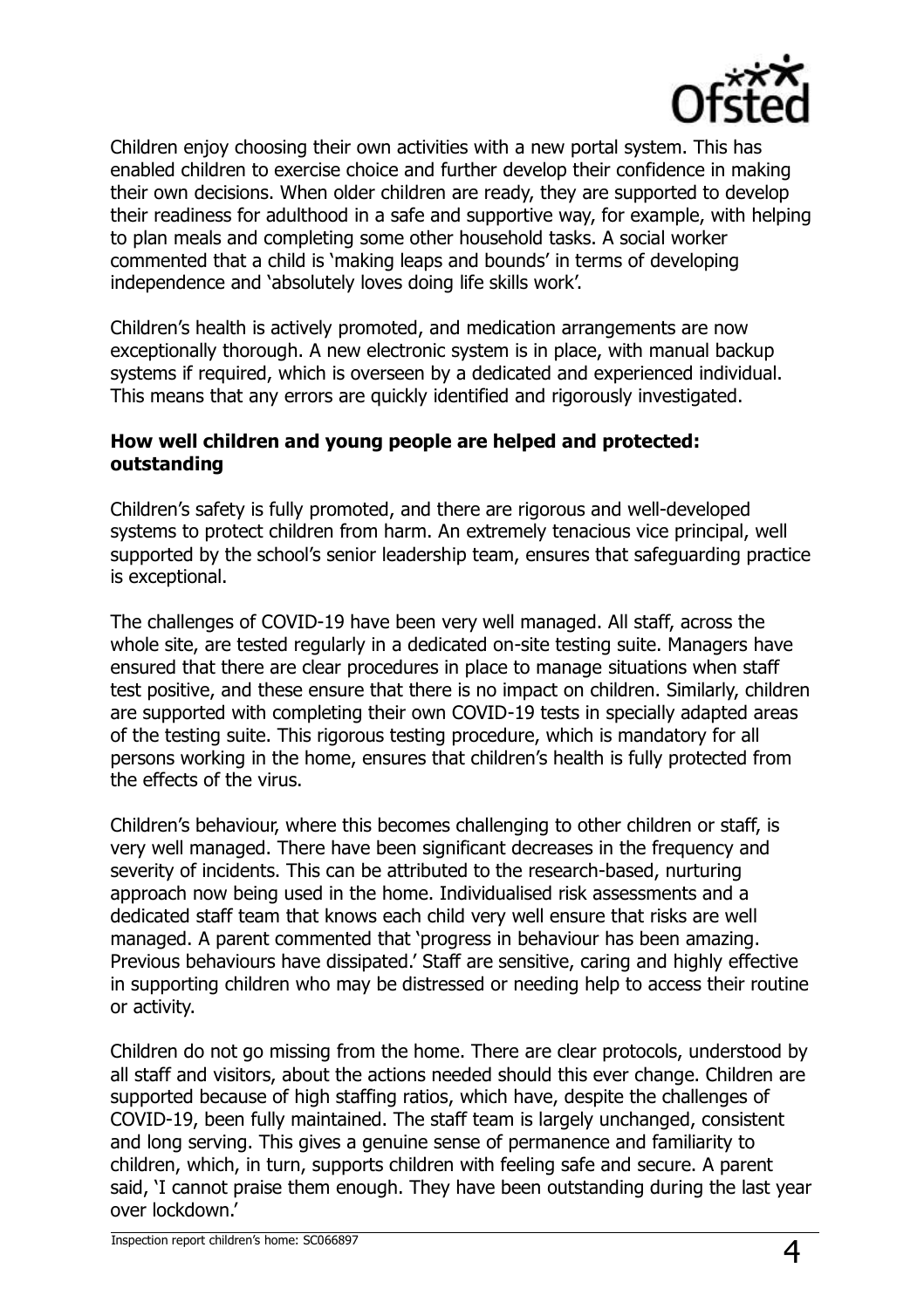

Staff recruitment processes are excellent, and all new staff are subject to appropriate checks prior to their employment starting. Induction processes for new staff are thorough. A dedicated administration manager ensures that all staff are suitably inducted prior to working with children in the home. Similarly, staff follow a comprehensive training plan, which focuses on a range of safeguarding risks to children including extremism, online safety and contextual safeguarding.

#### **The effectiveness of leaders and managers: good**

The registered manager will shortly be leaving the home. A new manager has been quickly appointed. During this transition period, there have been some indications that the previously excellent management systems need some improvement. On the first day of the inspection, there were some areas of the homes which required attention. For example, some bathrooms had aesthetic damage and needed cleaning. One kitchen cupboard needed replacing. The responsible individual, who was present throughout the inspection, ensured that these matters were immediately resolved.

The introduction of digital-based progress monitoring encapsulates the excellent progress that children make. The systems for monitoring safeguarding are exceptionally good. However, there are some areas of practice which are not consistently excellent, and this can be attributed to a lack of thorough review and monitoring systems. For example, a small proportion of care plans are not explicitly clear regarding religious need. A small number of risk management plans need reviewing to ensure that they provide staff with up-to-date guidance about managing children's behaviour.

The monthly independent visitor's reports do not always make clear that children's voices or views have been routinely captured. Staff are using overly technical language in restraint records. This means that children, parents and carers may not fully understand what has happened should they read these records either now or in the future. None of these developmental areas have, to date, led to any negative effect on children or their progress.

The management team has excellent relationships with key professionals. There is a sense of being one team, and senior leaders role model an inclusive approach. Research-based work continues with two universities, and this has led to improved practice in the home. This has resulted in the introduction of digital stories, which are used for children who are transitioning to their adult homes. Thorough analysis of children's progress means that leaders can evidence improvement and act where concerns arise. Furthermore, the learning that has been gained since the successful implementation of this work is being disseminated to other children's homes that provide a similar service.

All staff, including those from agencies, are fully supported through regular and detailed supervision. These sessions focus on the needs of children and staff's own professional development. Staff are also encouraged to explore their understanding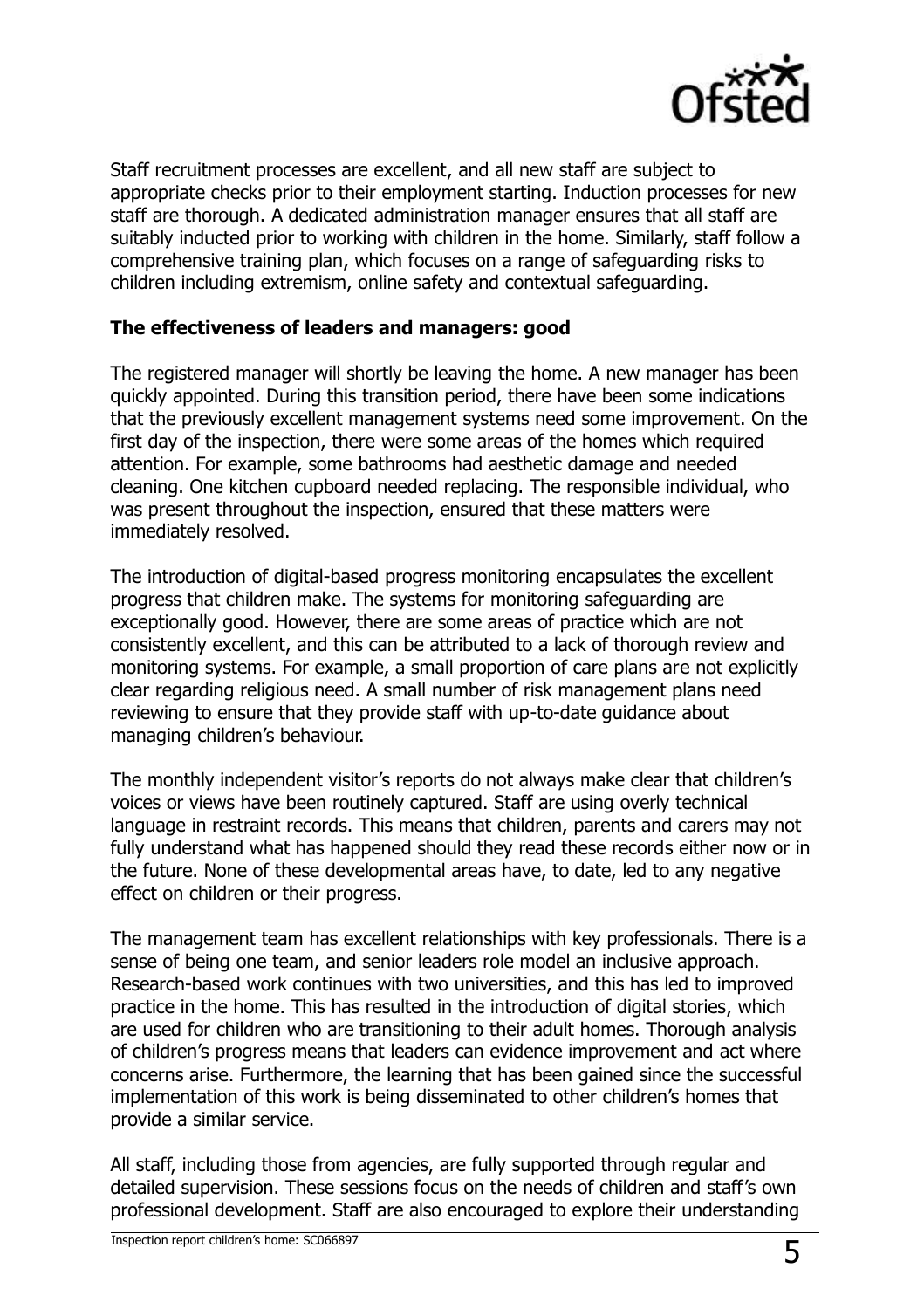

of key areas of practice. For example, staff are asked to research the regulations in relation to positive relationships and education. This approach to supervision ensures that staff are confident and knowledgeable about what is required in their roles. Staff in healthcare or therapeutic roles are offered appropriate clinical supervision.

Staff training is excellent. All staff are enrolled, where appropriate, on the required qualification pathway and are fully supported and tracked in their progress. The systems in place for wider staff training are also excellent. Staff can request bespoke training, and there are good systems in place to ensure that all staff are up to date with their continuing professional development. This results in a highly competent and motivated staff team that is equipped with the skills to meet the varied and complex needs of the children.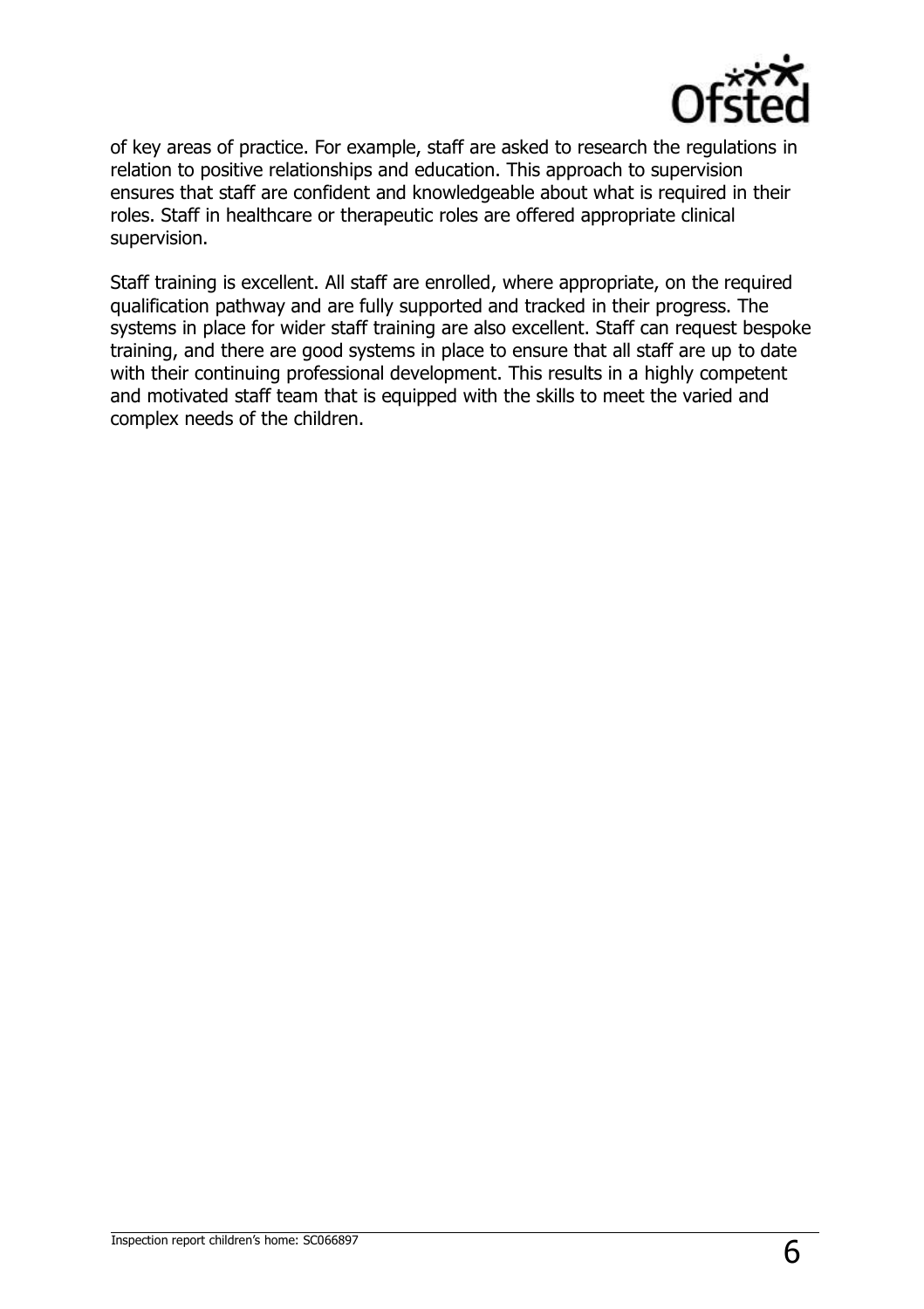

## **What does the children's home need to do to improve?**

#### **Statutory requirements**

This section sets out the actions that the registered person(s) must take to meet the Care Standards Act 2000, Children's Homes (England) Regulations 2015 and the 'Guide to the children's homes regulations including the quality standards'. The registered person(s) must comply within the given timescales.

| <b>Requirement</b>                                                                                                                                                                   | Due date       |
|--------------------------------------------------------------------------------------------------------------------------------------------------------------------------------------|----------------|
| The leadership and management standard is that the<br>registered person enables, inspires and leads a culture in<br>relation to the children's home that-                            | 31 August 2021 |
| helps children aspire to fulfil their potential; and<br>promotes their welfare.                                                                                                      |                |
| In particular, the standard in paragraph (1) requires the<br>registered person to-                                                                                                   |                |
| use monitoring and review systems to make continuous<br>improvements in the quality of care provided in the home.                                                                    |                |
| (Regulation 13 $(1)(a)(b)$ $(2)(h)$ )                                                                                                                                                |                |
| This specifically relates to ensuring that the home's<br>monitoring systems routinely, and rigorously, ensure that all<br>aspects of the quality of care are monitored and reviewed. |                |

## **Information about this inspection**

Inspectors have looked closely at the experiences and progress of children and young people, using the 'Social care common inspection framework'. This inspection was carried out under the Care Standards Act 2000 to assess the effectiveness of the service, how it meets the core functions of the service as set out in legislation, and to consider how well it complies with the Children's Homes (England) Regulations 2015 and the 'Guide to the children's homes regulations including the quality standards'.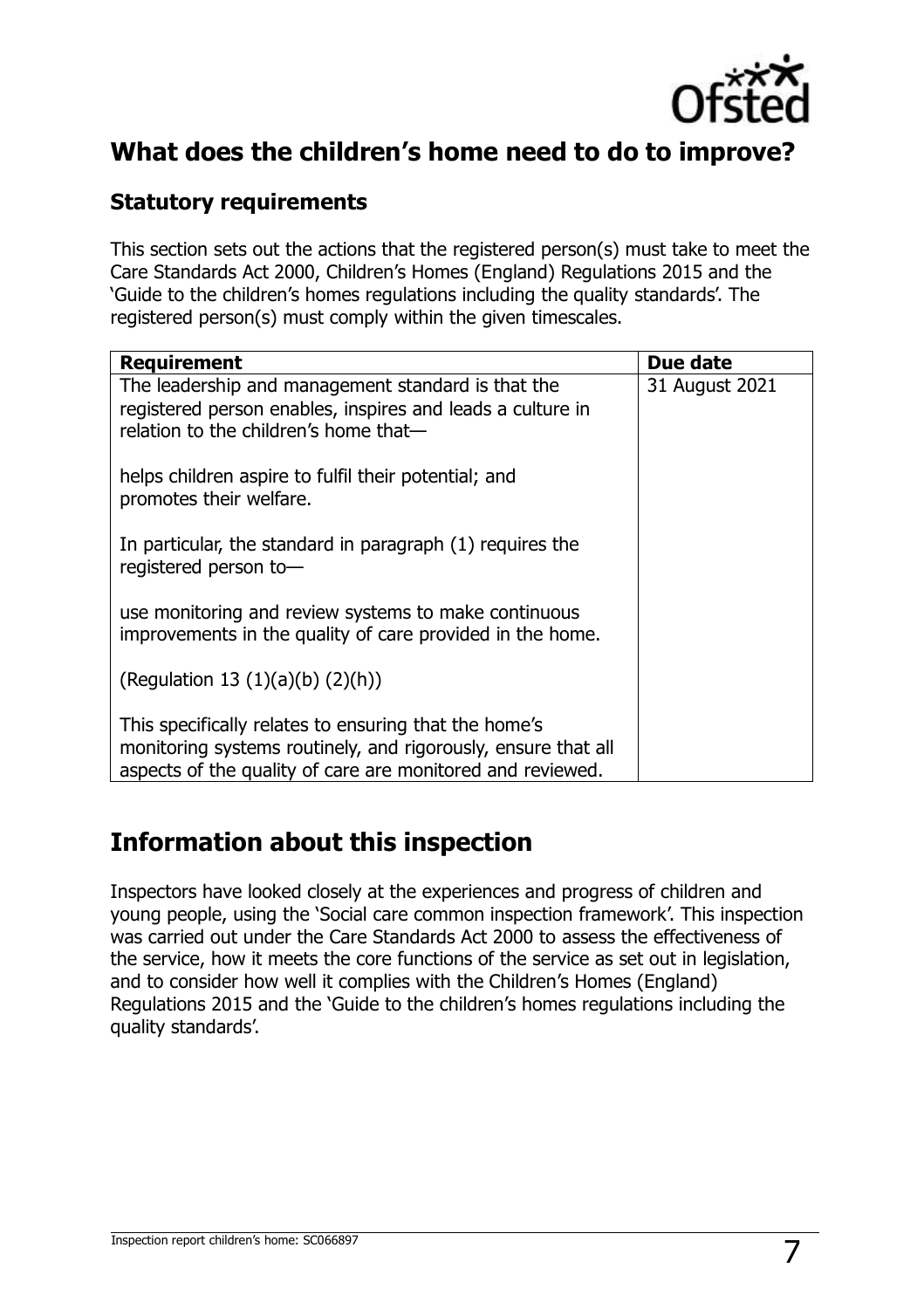

## **Children's home details**

**Unique reference number:** SC066897

**Provision sub-type:** Residential special school

**Registered provider:** Cambian Autism Services Limited

**Registered provider address:** Metropolitan House, 3 Darkes Lane, Potters Bar EN6 1AG

**Responsible individual:** Katherine Landells

**Registered manager:** James Gemmell

### **Inspectors**

Pete Hylton, Regulatory Inspection Manager Jill Sephton-Wright, Social Care Inspector Matt Nicholls, Social Care Inspector Mark Newington, Social Care Inspector Kelly Marchmont, Social Care Compliance Inspector